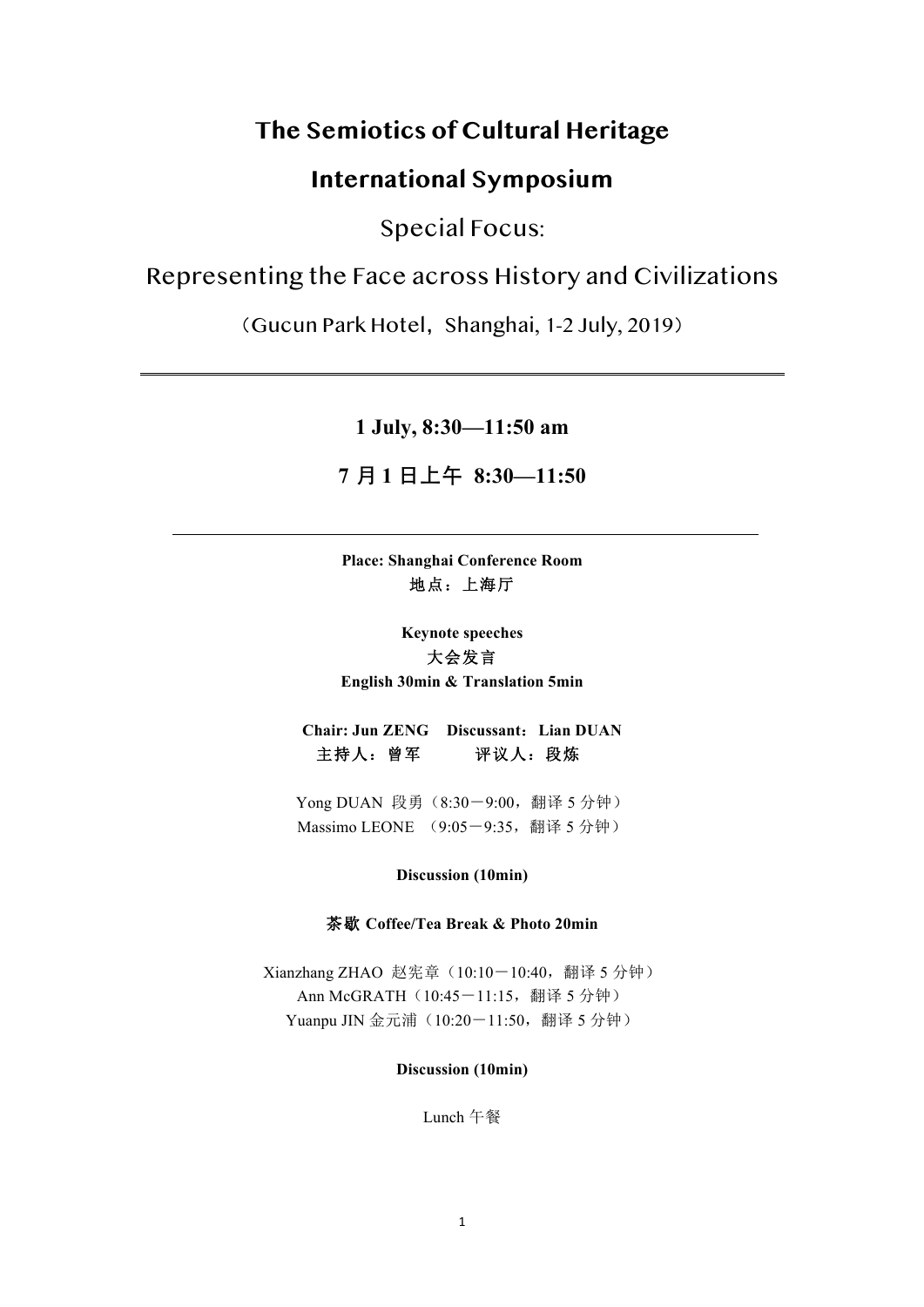### **1 July, 1:30—5:50 pm**

## **7** ⽉ **1** ⽇下午 **1:30—5:50**

**Place: Banshan Conference Room** 宝山厅 **English 30min**

**Chair: Jing CHEN Discussant**:**Massimo LEONE** 主持人:陈静评议人:**Massimo Leone**

Lian DUAN 段炼 Eric GILDER Jia PENG 彭佳

**Discussion (10min)** 茶歇 **Coffee/Tea Break 30min**

Yan GAO 高燕 Bruno SURACE Haitian ZHOU 周海天 Qian CAO 曹谦

#### **Discussion(10min)**

#### **Participants**(参会人员)**:**

Kristian BANKOV 、 Roberto FLORES ORTIZ 、 Gabriele MARINO 、 Ann McGRATH、Elsa SORO、Jun ZENG(曾军)、 Ning WANG(王宁)、Li TANG(汤黎)、Ting WU(吴婷)、Yiduo LIU(刘艺多)

**Place: Shanghai Conference Room** 上海厅 **Chinese 20min**

**Chair: Yuanpu JIN Discussant:** Han HAN 主持人:金元浦 评议人:韩晗

Dengyun DAI 戴登云 Hong JI 季宏 Maoguo WU 伍茂国 Xuan Zhang 张萱 Haiyong ZHAO 赵海英

**Discussion (10min)** 茶歇 **Coffee/Tea Break 30min**

**Chairs: Xiaodi LI Discussant: Jingchun HUANG** 主持人:李孝弟 评议人:黄景春

Ke LI 李柯 Jingping ZHAO 赵敬鹏 Yaonong ZENG 曾耀农 Weiqing Hai 海维清 Lin ZHU 朱林 Biao ZHAO 赵彪

#### **Discussion(10min)**

#### **Participants**(参会人员)**:**

Yong DUAN(段勇)、Xianzhang ZHAO(赵宪 章)、Zhongshun HUANG(黄忠顺)、Jianguo DAI(戴建国)、Han WU(吴寒柳)、Hanjun Zhang(张汉军)、Fengyi Jiang(蒋丰一)、 Lingchun LI(李令春)、Li HE(贺莉)、 Xiaoliang ZHAO(赵晓亮)、Xuan ZHANG(张 萱)、Yuan WANG(王源)、Tian MIAO(苗田) Yichen WANG(汪一辰)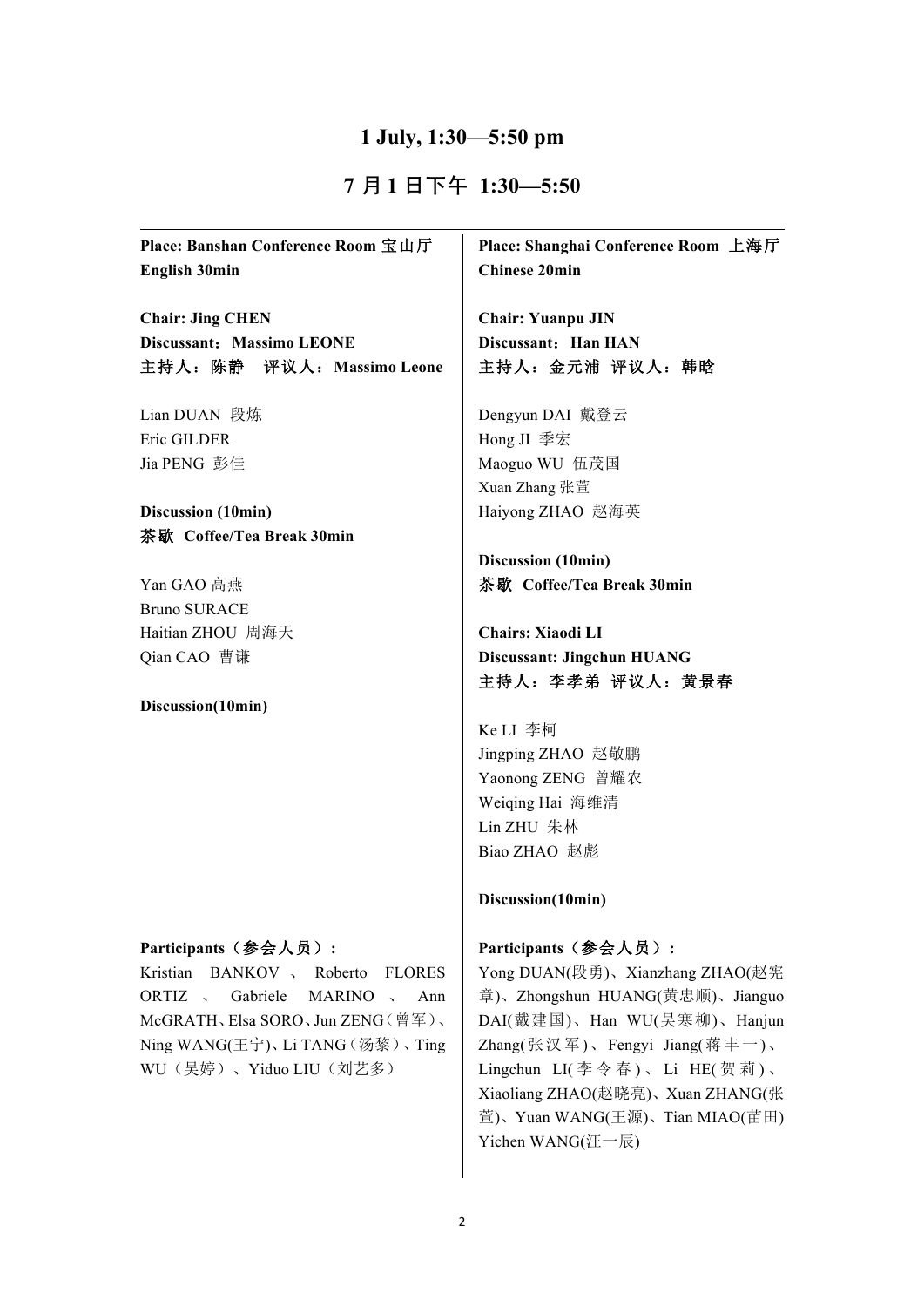### **2 July, 8:30—12:00 am**

# **7** 月 **2** 日上午 **8:30—12:00**

**Place**:**Banshan Conference Room** 宝山厅 **English 30min**

**Chair: Jia PENG Discussant: Roberto FLORES ORTIZ** 主持人:彭佳评议人:**Roberto FLORES ORTIZ**

Jing CHEN 陈静 Elsa SORO Li TANG 汤黎

**Discussion (10min)** 茶歇 **Coffee/Tea Break 10min**

Gabriele MARINO Ting WU 吴婷 Yiduo LIU 刘艺多

**Discussion (10min)**

#### **Participants**(参会人员)**:**

Massimo LEONE、Kristian BANKOV、Ann McGRATH、Bruno SURACE、 Eric GILDER、Jun ZENG(曾军)、Lian DUAN (段炼)、Ning WANG(王宁)、Haitian ZHOU (周海天)、Qian CAO (曹谦)、Yan GAO (高燕)

**Place**:**Shanghai Conference Room** 上海厅 **Chinese 20min**

**Chair: Maoguo WU Discussant: Dengyun DAI** 主持人:伍茂国评议人:戴登云

Zhongshun HUANG 黄忠顺 Hanjun ZHANG 张汉军 Jingchun HUANG 黄景春 Han HAN 韩晗 Hanliu WU 吴寒柳

**Discussion (10min)** 茶歇 **Coffee/Tea Break 10min**

**Chair: Xianzhang ZHAO Discussant: Jianguo DAI** 主持人:赵宪章 评议人:戴建国

Lingchun LI 李令春 Fengyi JIANG 蒋丰一 Xiaoling ZHAO 赵晓亮 Li HE 贺莉 Yichen WANG 汪一辰

**Discussion (10min)**

#### **Participants**(参会人员)**:**

Yong DUAN(段勇)、Xianzhang ZHAO(赵宪 章)、Yuanpu JIN(金元浦)、Xiaodi LI(李孝弟)、 Hong JI(季宏)、Biao ZHAO(赵彪)、Maoguo WU(伍茂国)、Haiying ZHAO(赵海英)、Lin ZHU(朱林)、Jingpeng ZHAO(赵敬鹏)、Li HE (贺莉)、Yaonong ZENG(曾耀农)、Weiqing Hai( 海 维 清 )、 XuanZHANG( 张 萱 )、 Yuan WANG(王源)